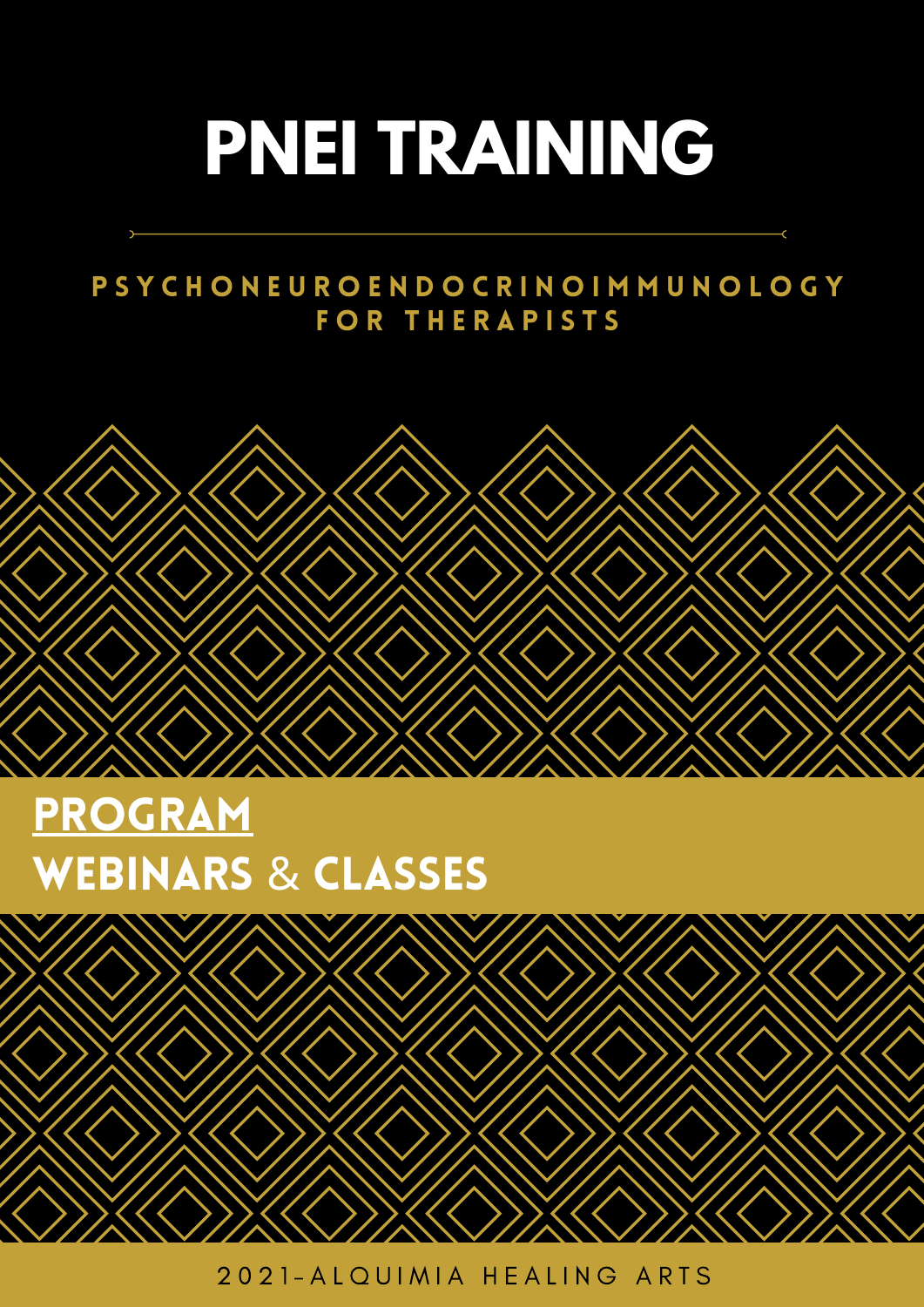# **OVERVIEW**

### **THE ROLE OF PSYCHOSOMATIC MEDICINE IN THERAPIES**

PSYCHONEUROENDOCRINOIMMUNOLOGY OR PNEI, WHICH WAS FIRST DESCRIBED IN 1936, IS THE STUDY OF THE INTERACTIONS BETWEEN THE PSYCHE, EMOTIONS, NEURAL AND ENDOCRINE FUNCTIONS AND IMMUNE RESPONSES.

#### **AIM**

THE AIM OF PNEI IS TO APPLY MEDICAL KNOWLEDGE TO THE TREATMENT OF DIFFERENT ALLERGIC, IMMUNE, AUTOIMMUNE, RHEUMATIC, NEOPLASTIC, ENDOCRINE, CARDIOVASCULAR AND DENTAL PATHOLOGIES, AMONG OTHER DISORDERS. PSYCHOSOMATIC MEDICINE IS A VALUABLE TOOL FOR ALL HOLISTIC THERAPISTS IN THEIR PRACTICE.

### 2 days November **CONTENT**

YOU WILL LEARN STEP BY STEP HOW TO INCORPORATE PSYCHOSOMATIC MEDICINE IN EXISTING THERAPY MODELS. DURING THE CYCLE OF SEMINARS YOU WILL BE PRESENTED WITH SEVERAL PRACTICAL CASES WITH AN INTERACTIVE MODALITY OF LEARNING.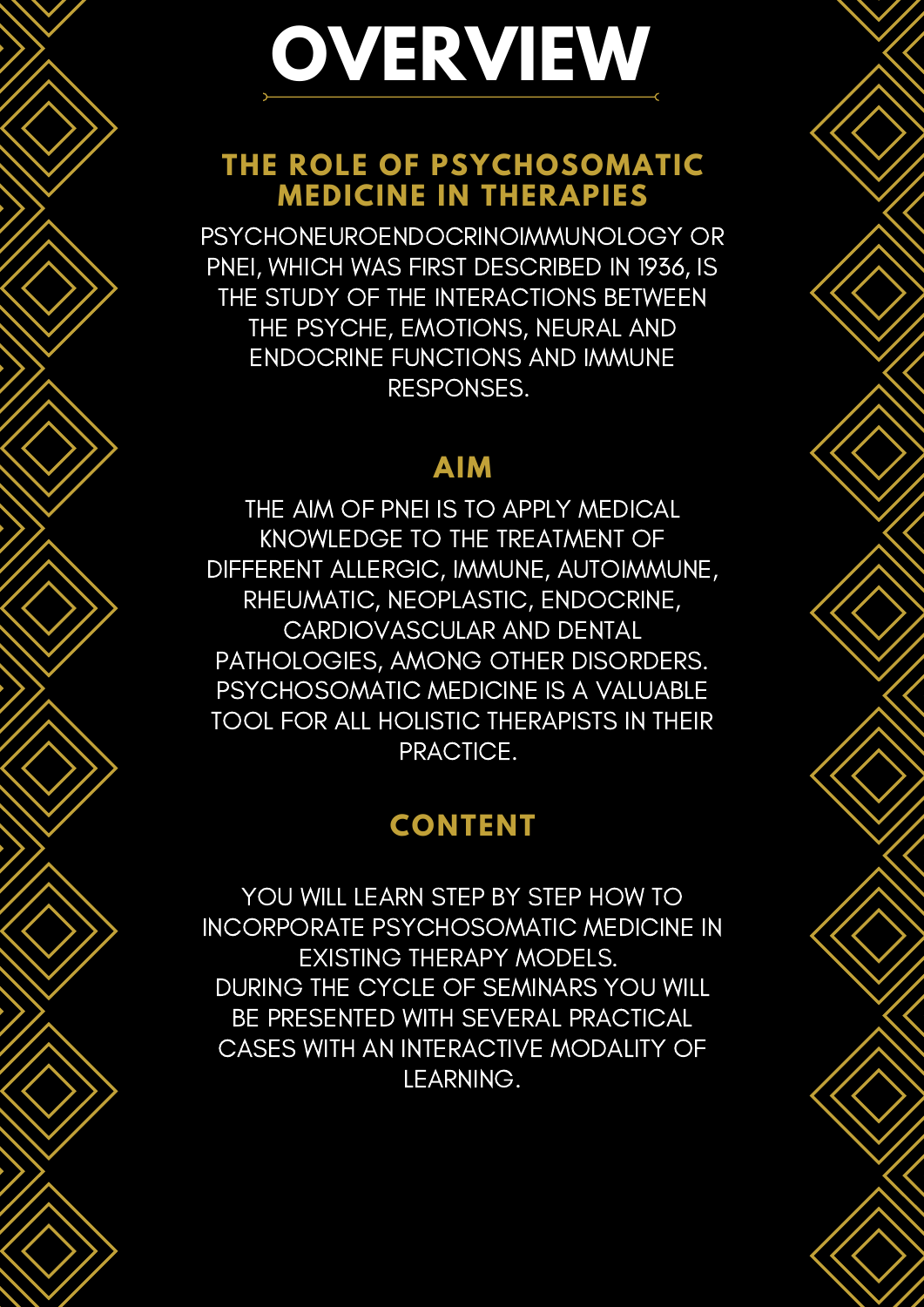## **The Program**

### **8 CLASSES + 1 EXTRA CLASS**

#### 1st CLASS

Introduction to Psychosomatic Medicine The Holistic Psychosomatic Model

#### 2nd CLASS

Therapeutical aspects of PNEI Biopsychosocial Approach

### 3rd CLASS

HPA Axis and Psychological aspects Psychosomatic Mindfulness

#### 4th CLASS

Neuropersonality Biochemistry of the Psychosomatic Network

### 5th CLASS

**Epigenetics** The Living Matrix and the Connective Tissue 6th CLASS ANS and Mental Modulation

Emotions and the Body

### 7th CLASS

Immune, Endocrine, Neuropeptidic Systems Pnei Counseling and Integration 8th CLASS PNEI Therapies in Practice

#### **CASE STUDIES & PREPARATION FOR THE TEST- 1 EXTRA CLASS**

Upon Completion of the course, students will be presented with 3 case studies in order to deepen their practice. Lastly a short written test will be delivered for obtainment of the final Certificate.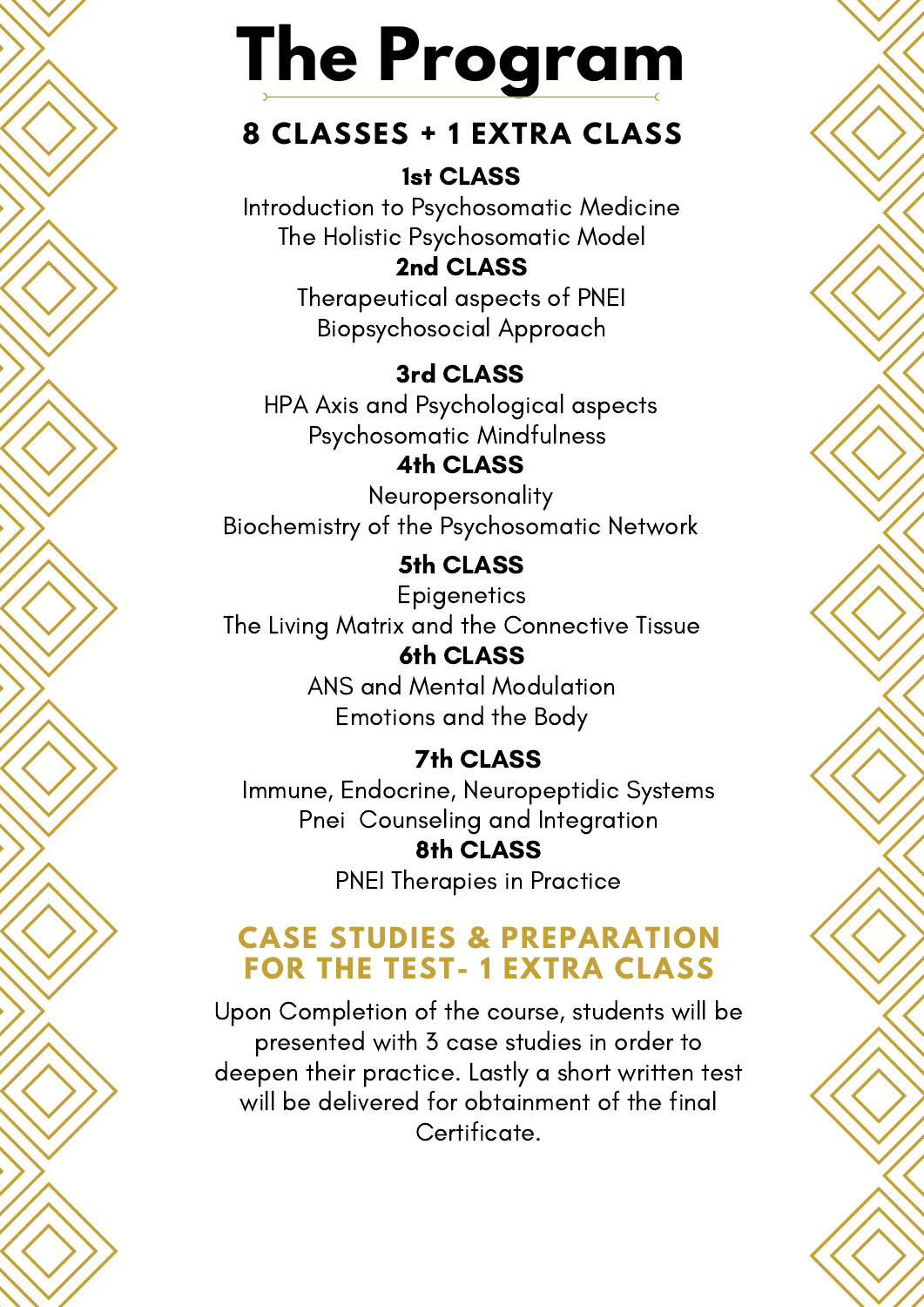### **Course Material**

 **VIDEO CLASSES/WEBINARS PRESENTATIONS BOOKS IN PDF/EXTRA READING CASE STUDIES**

### **Recipients**

THE TRAINING IS ADDRESSED TO THERAPISTS OF COMPLEMENTARY OR CONVENTIONAL MEDICINE, PSYCHOLOGISTS, BIOLOGISTS OR INDIVIDUALS WITH A BASIC KNOWLEDGE OF MEDICAL SCIENCES.

## **Certificate**

THE CERTIFICATE OF ATTENDANCE WILL ALLOW YOU TO APPLY THE ACQUIRED KNOWLEDGE AND PROFESSIONAL SKILLS GAINED DURING THE COURSE WITHIN YOUR EXISTING FIELD OF STUDY/WORK. IT WILL NOT SUBSTITUTE A DEGREE.

#### **FINAL EXAM**

A short written test will be used to assess your knowledge. The test can be repeated up to 5 times.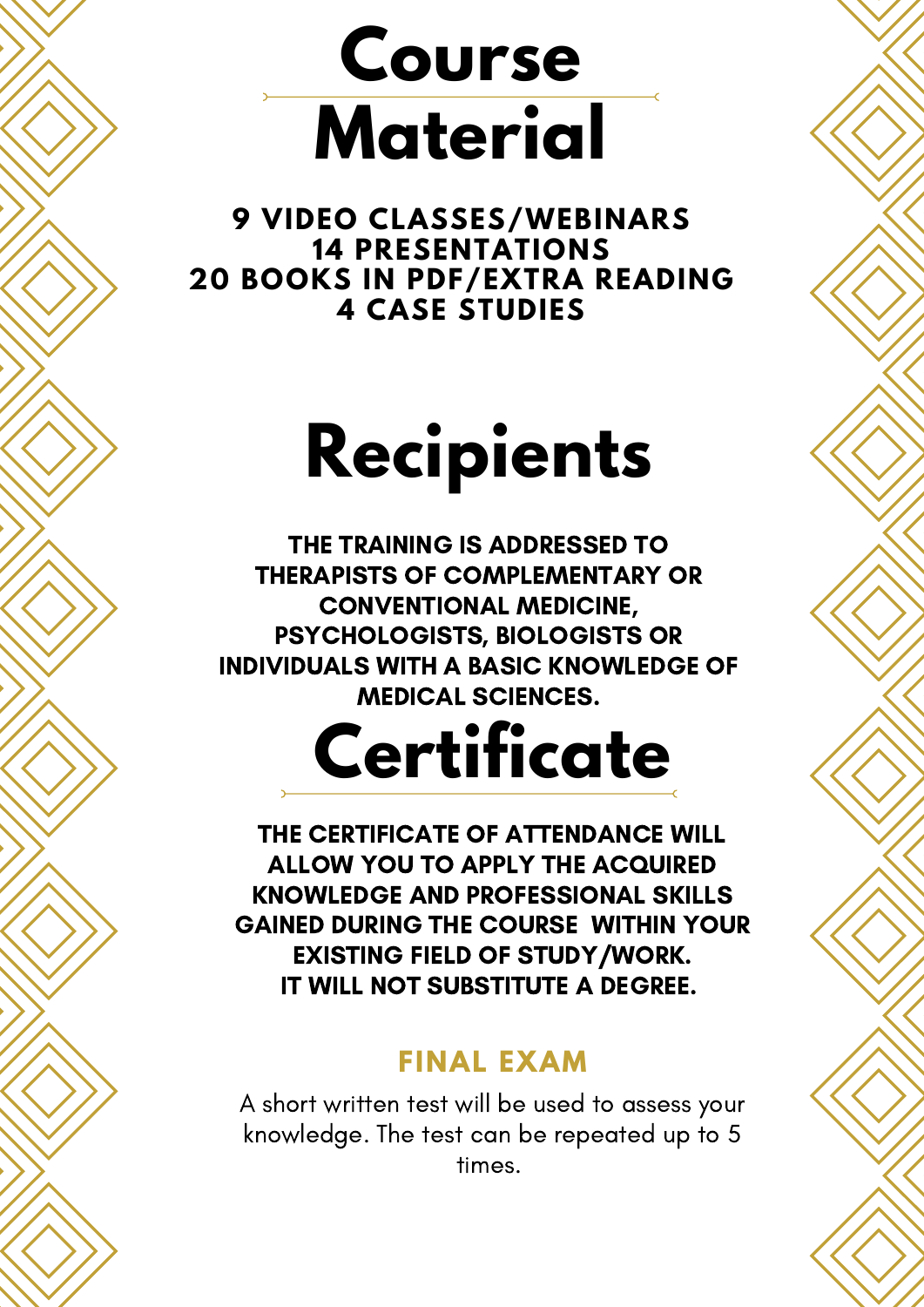## **Your Teacher**

#### **FUSI ELISA Biologist, Herbal Medicine Practitioner and certified PNEI Practitioner**

Elisa has dedicated more than a decade of study to Complementary Medicine and to the integration of several traditional practices for a more tailored approach to health and disease.

Certified as a PNEI Practitioner with an executive Master and a major in Pathophysiology, she gained field experience whilst working with shamans and healers worldwide and merging the symbolic and archetypal concepts in personalized therapeutic sessions.

She currently offers courses at Alquimia Healing Arts in Portugal where established an open herbal clinic.

**THE BODY IS A SYMBOL. IT SHOWS US THE SECRET REALM OF SUBTLE NEEDS AND UNPERCEIVED REQUESTS OF THE MENTAL-SPIRITUAL SPHERE. WHEN THESE SIGNS ARE MANIFESTED WE READ THE BODY AS AN OPEN BOOK AND WE UNVEIL THE MISTERY.**

> **REQUEST ORIENTATION ALQUIMIA@MAIL.COM**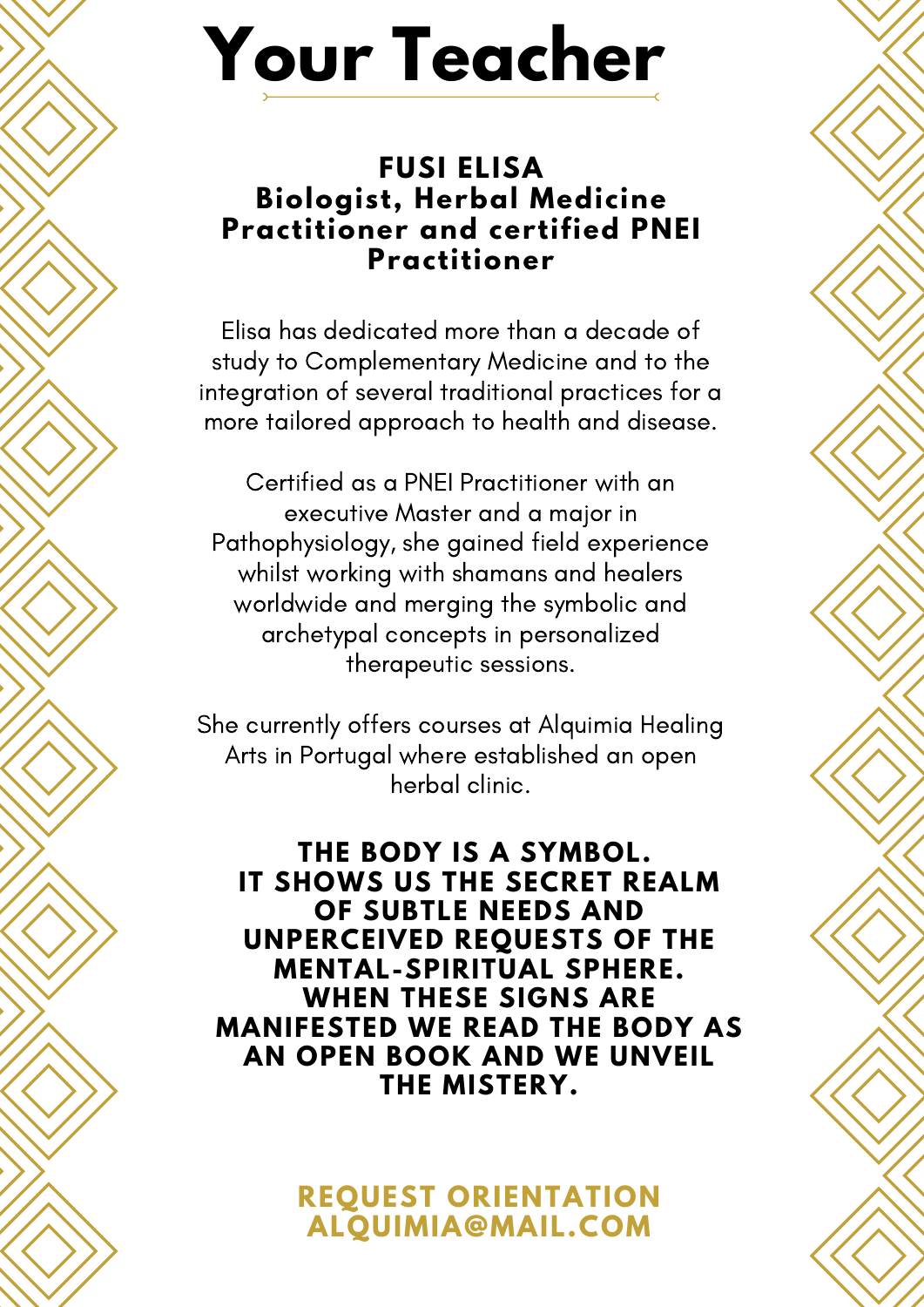### **Tutoring**

**DURING THE COURSE YOU CAN REQUEST PERSONAL TUTORING VIA EMAIL. FOR ANY DOUBT OR DIFFICULTY ENCOUNTERED YOU MAY ALSO REQUEST A VIDEO CHAT WITH YOUR TEACHER.**

## **Professional Applications**

DEPENDING ON YOUR PREVIOUS STUDIES/DEGREE YOU MAY PRACTICE PNEI THERAPIES WITH CLIENTS ACCORDINGLY TO YOUR COUNTRY REGULATIONS. IF YOU ARE A CERTIFIED HOLISTIC THERAPIST YOU HAVE THE FACULTY TO HELP YOUR CLIENTS WITH STRESS MANAGEMENT TECHNIQUES, TO ADVICE ON LIFESTYLE AND PHYSICAL/PSYCHOLOGICAL THERAPIES AND TO ACT IN A MULTIDICIPLINARY TEAM TO ASSESS THE STATE OF HEALTH. **PERSONAL APPLICATIONS**

If not a therapist, you may take advantage of the knowledge and skills obtained during the course to improve your own state of health and rebalance the mind-body unit. The scope of the course is to provide you with the ideal tools for self-growth and exploration

plus health-literacy.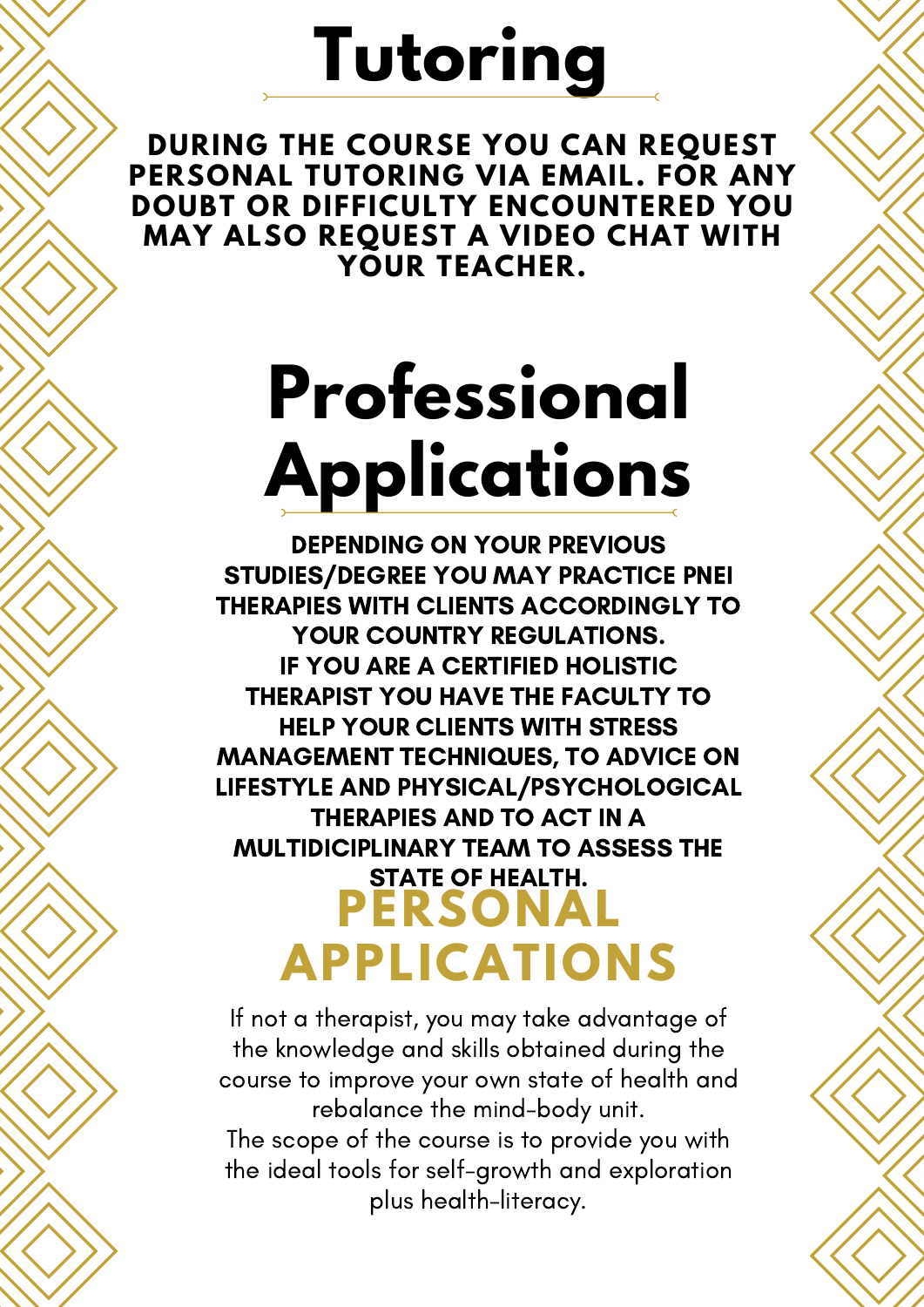## **GOALS**

#### **YOU WILL BE ABLE TO:**

>>> IDENTIFY THE MAIN CONCEPTS OF PNEI >>> FIND CORRESPONDANCE BETWEEN EMOTIONAL CHARGE AND CERTAIN **DISORDERS** >>> ANALYSE THE QUALITY OF LIFE OF A **PERSON** >>> RECOGNISE THE ORGANIC SYMPTOMS CONNECTED TO PARTICULAR MENTAL STATES >>> SELECT THE PROPER THERAPY WITHIN THE PNEI SYSTEM >>> HELP A PERSON TO COPE WITH STRESS AND TO IMPROVE VITALITY >>> REFER TO OTHER PRACTITIONERS IN CASE OF NECESSITY >>> HIGHLIGHT THE MAIN SOCIAL AND PSYCHOLOGICAL FACTORS AFFECTING THE STATE OF HEALTH

### 2 days November **YOU WILL NOT BE ALLOWED TO:**

PRESCRIBE MEDICATIONS OR DIAGNOSE UNLESS YOU ARE A MEDICAL DOCTOR OR YOU HAVE A SPECIFIC LICENCE ALLOWING YOU TO DO IT IN YOUR COUNTRY.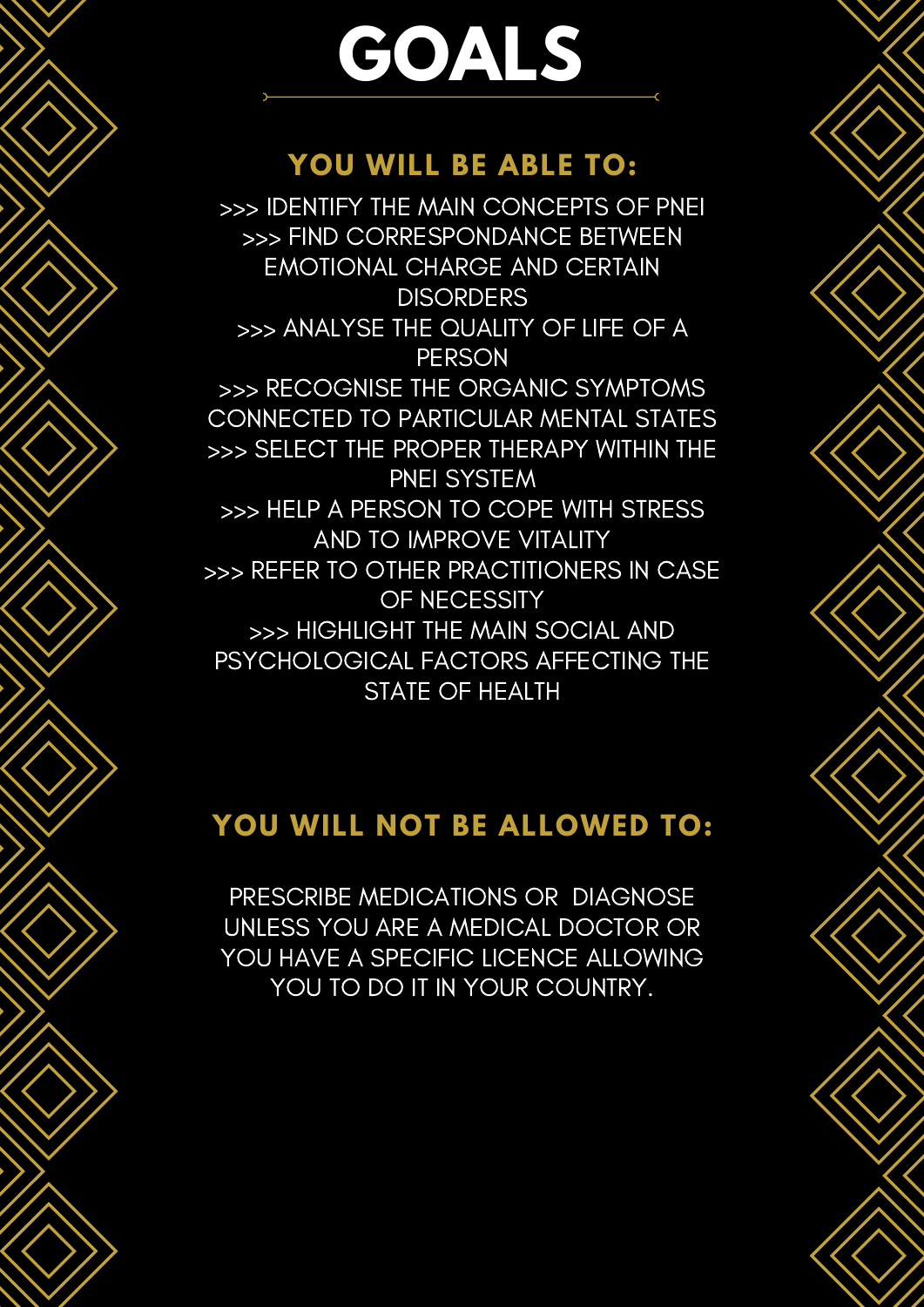### **Costs & Admissions**

COURSE: 200 euros for the complete cycle of study

NO EXTRA FEES REQUIRED FOR TUTORING, **CERTIFICATION AND FINAL EXAM NO HIDDEN COSTS** 

ENROLLMENT PROCESS: to purchase the course you can visit our page:

http://alquimiahealingarts.com/product/pneitraining-full-course/

### **Duration**

NO LIMITS OF TIME COMPLETELY ONLINE

YOU CAN PERMANENTLY ACCESS THE COURSE MATERIAL AND STUDY AT YOUR OWN **PACE**